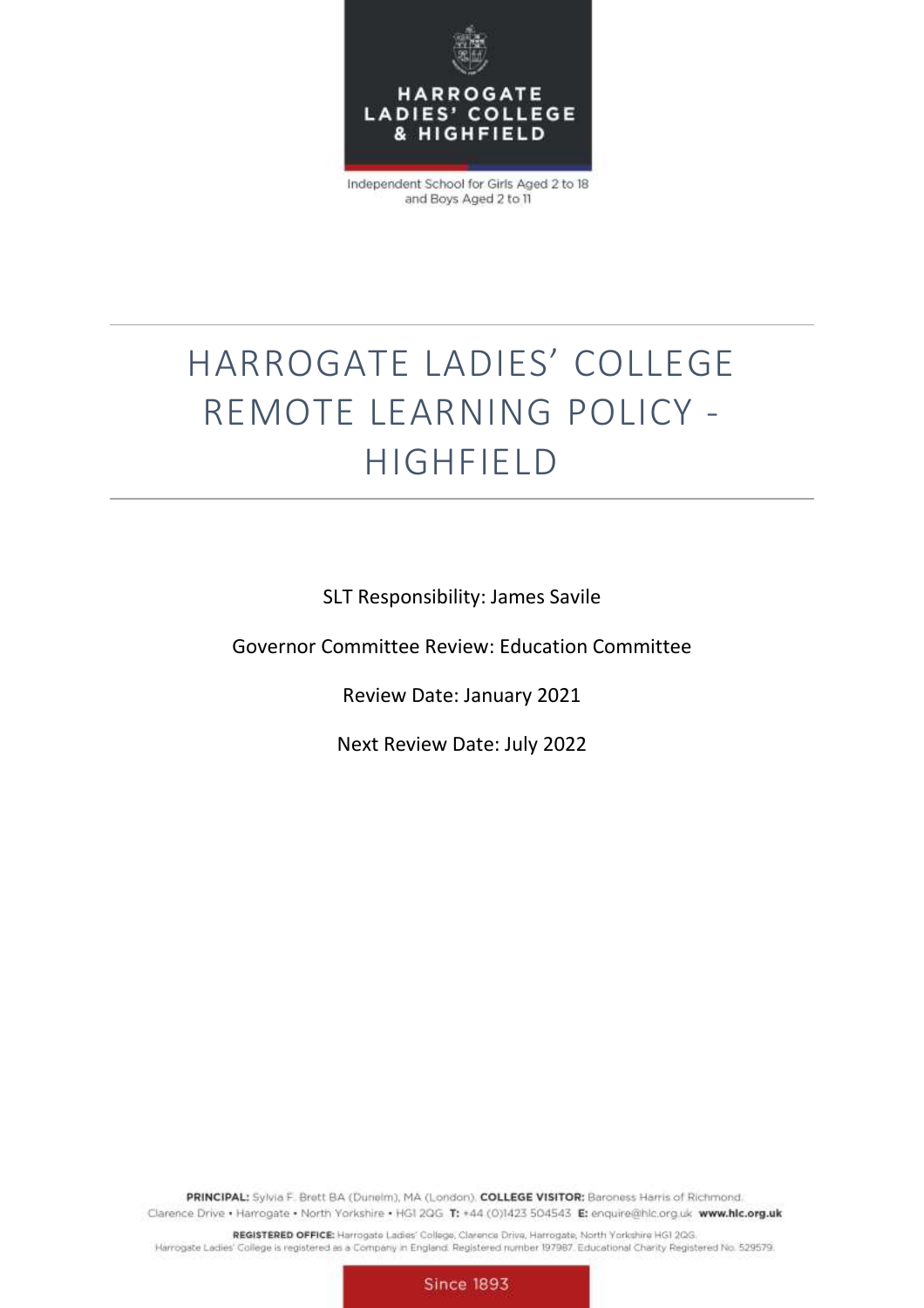

# **Purpose of Policy**

If access to school buildings is restricted and remote learning is implemented, this policy outlines guidance and expectations for staff, pupils and parents.

There may be 'hybrid learning', where some pupils are learning in the classroom and others are 'remoting' into lessons. If there is a 'full lockdown', all learning for Highfield pupils would be conducted online.

The intended outcome is that the remote learning curriculum is rigorous and pupil progress should not be negatively impacted.

This guidance on remote learning is supported by the Safeguarding Policy in place at Harrogate Ladies' College.

# **Teacher Expectations**

- 1. Teachers must consult boarding and day pupil isolation lists to identify which pupils require access to remote learning. Teachers must follow the procedures below:
	- Unwell pupils should be encouraged to rest, and catch up with work when they are feeling better;
	- If a pupil is self-isolating at home for reasons related to Covid-19, they should be sent work via Firefly, as soon as possible, and definitely within 24 hours, after which they should attend Zoom lessons; and
	- If a pupil is absent for other reasons, and is part of a class that is already being Zoomed for another pupil, they can attend that Zoom lesson.
- 2. When remote learning is required, teachers are expected to be online and follow their normal timetable alongside the pupils. This enables teachers to respond in a timely manner to each pupil's needs whilst keeping a clear structure to the day.
- 3. In the event of a full lockdown, teachers are expected to teach according to the temporary timetable that is issued for each year group. This is to manage the workload for both teachers and pupils.
- 4. Teachers should ensure pupils with SEN needs are able to access remote learning. There should be appropriate expectations of the work they produce.
- 5. Teachers must be professionally dressed at all times.

# **Setting up Zoom meetings via Firefly**

- 6. For each remote lesson/form time, the relevant Zoom code should be shared on Firefly. If this is shared via a task, the task must begin with a reference to the date and time of lesson/s to which the entry corresponds.
- 7. Teachers should video conference lessons using Zoom. Meeting codes must be password protected. Zoom will create a unique meeting code, which teachers must share on Firefly.
- 8. Teachers are permitted to set repeat meetings for Zoom lessons providing that:

*This policy applies to all members of our school community, including boarders and those in our EYFS setting.*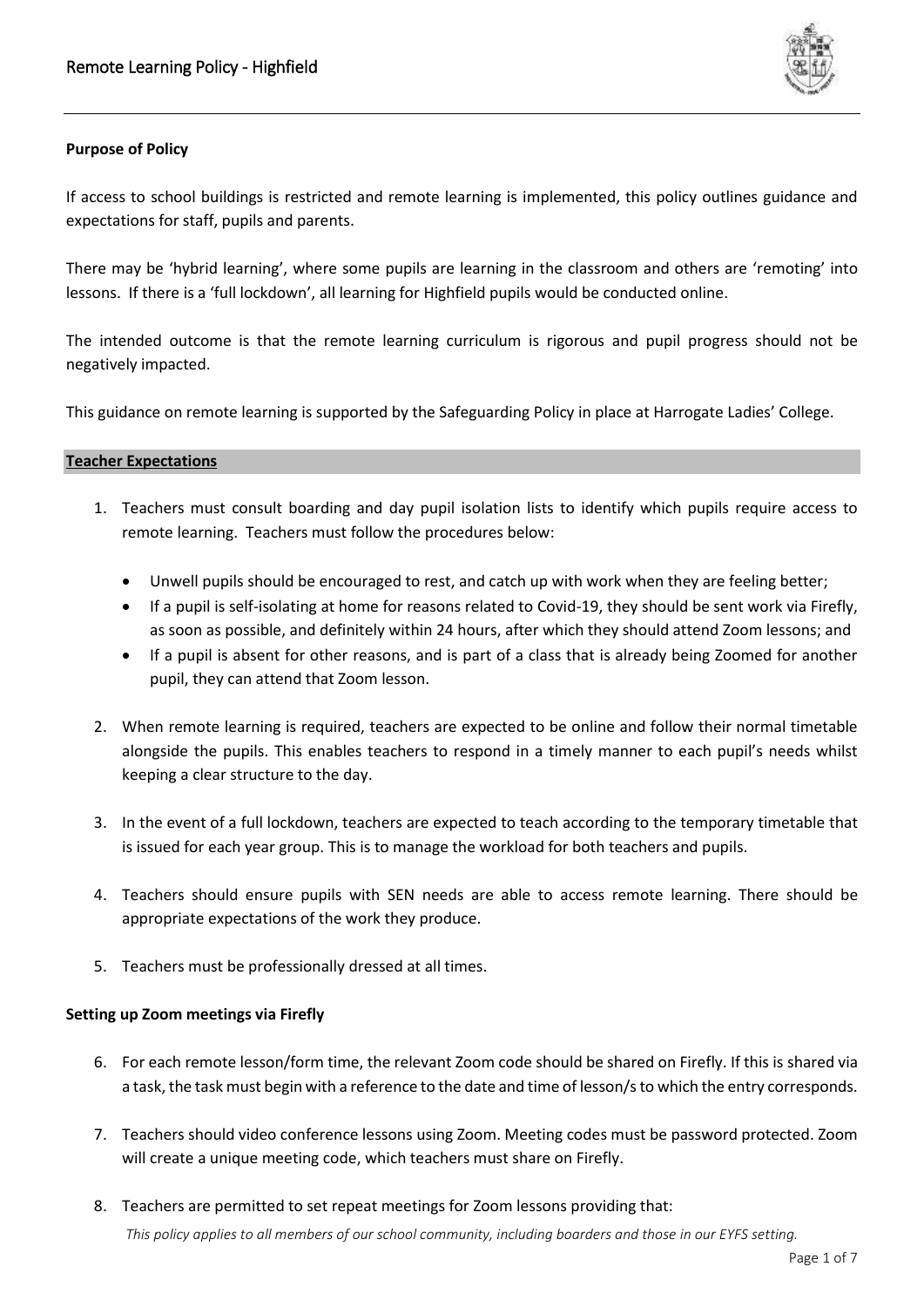

- I. The waiting room is enabled;
- II. The pupil has named their device; and
- III. The pupil's camera is turned on when they initially join the lesson.
- 9. For re-occurring Zoom lesson codes, teachers can set up a page on Firefly and a page is called "Zoom Links" under the Highfield section of Resources. Parents will be written to in order to help them understand how to access this section.

# **Setting work**

- 10. If a lesson is not taking place via Zoom (or if a practical lesson is not accessible for remote learners), teachers are expected to upload suitable work to Firefly.
- 11. Work set should reflect the length of the lesson. Wherever possible, work set should reflect the normal curriculum objectives. It is understood that learning activities may differ from those in a classroom setting.

# **Setting Prep (homework)**

- 12. The Highfield Homework grids will be displayed on Firefly when needed.
- 13. Teachers may set other work that is not on the grid such as spellings.
- 14. Teachers should not assume that pupils have access to a printer or scanner. They should be aware that some pupils may not be able to access word documents and may require a pdf version as well. Therefore, if teachers intend pupils to edit a document it should be sent as an editable version, not as a pdf.
- 15. Pupils are expected to upload their work in the format requested by teachers.

## **Monitoring**

- 16. As far as possible, teachers should ensure that by the end of the day, all pupil queries have been dealt with in an appropriate manner.
- 17. Teachers must record an intervention on ISAMS if pupils do not regularly complete work or if teachers have any other concerns.

## **Safeguarding**

18. One-to-one Zoom sessions with pupils can only take place when there is an adult present in the house. At the start of the one-to-one session, the member of staff should check that an adult is present. If there is no adult present, the session should be terminated.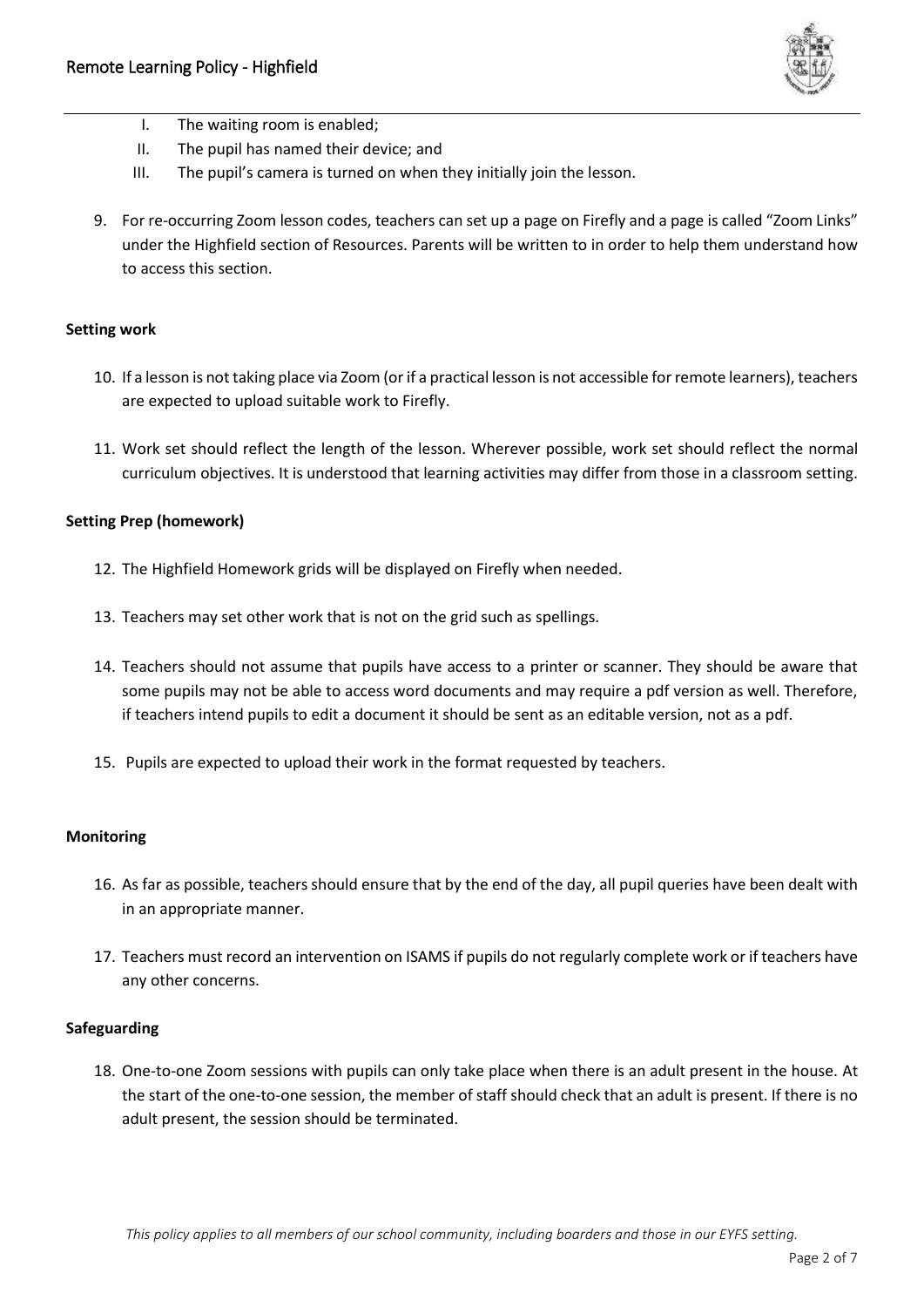

#### **Deputy Head Expectations**

- 1. Deputy Heads should check the subject content of their Key Stage on Firefly regularly so that they can oversee the consistency and quality of work being set.
- 2. Deputy Heads should regularly check in with their teams to ensure that staff are consistent in their approaches and pick up on any potential concerns.
- 3. Deputy Heads should provide support to colleagues to ensure that work is provided as required.
- 4. Deputy Heads should ensure that, in the absence of teachers, work is set for relevant classes via Firefly.

#### **Class Teacher Expectations**

- 1. Class Teachers should act on ISAMS Interventions and follow up accordingly. This includes e-mailing the parents as appropriate.
- 2. Class teachers should report any concerns about pupils whether it is pastoral or academic.

#### **Wellness Centre Staff Expectations**

- 1. If a pupil attends the Wellness Centre with Covid-19 symptoms, the Wellness Centre staff will assess the pupil. Following this assessment, the pupil will either return to lessons or be required to self-isolate.
- 2. For day pupils who are required to self-isolate, the Wellness Centre staff will make direct contact with parents to ask them to collect their child. For boarders, the Wellness Centre staff will contact the boarding house staff.
- 3. The Wellness Centre staff will be responsible for informing the pupil's teachers that the pupil will not physically be in their lessons for the remainder of that day. They will also inform the teachers whether or not the pupil is well enough to learn remotely.

## **Boarding Staff Expectations**

- 1. The Head of Boarding will e-mail a list of pupils who are remote learning from the Boarding Houses. This email should be sent to all teaching staff and the School Office by 8.30am each day.
- 2. Boarding staff should oversee pupil engagement with remote learning, intervening as appropriate.

# **Head of Learning Support Expectations**

1. The Head of Learning Support should regularly liaise with pupils on the SEN register who are remote learning to ensure they are working effectively.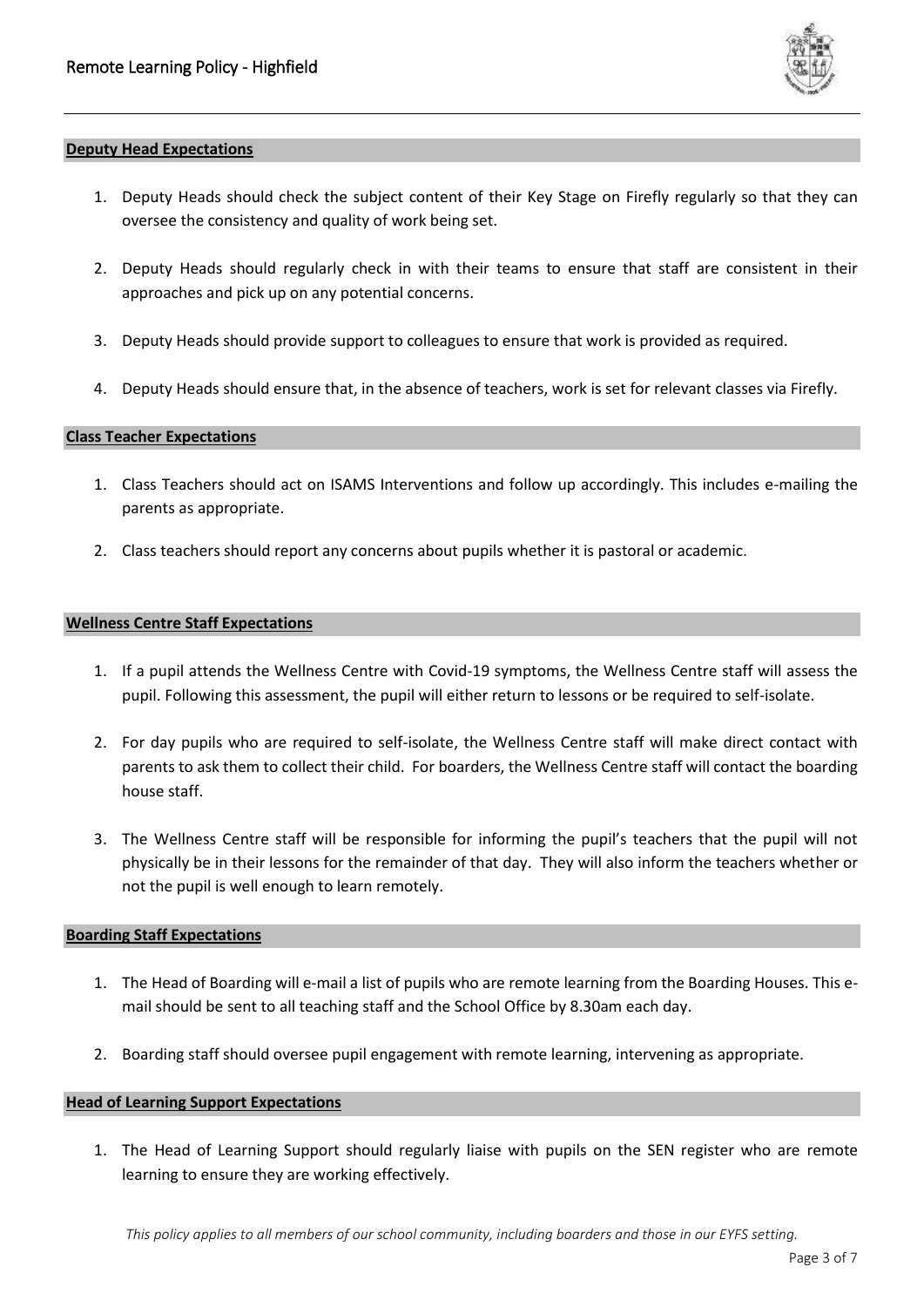

- 2. The Head of Learning Support should ensure that the TAs and teachers are working effectively with those pupils with specific learning needs.
- 3. In the event of a lockdown, the Head of Learning Support should be available to advise any staff as appropriate.

# **Pupil Expectations**

- 1. Pupils engaging in remote learning are expected to be online and follow their normal timetable.
- 2. In the event of a full lockdown, teachers will outline which lessons will be delivered via Zoom. Pupils will attend a reduced timetable of Zoom lessons. This is to help manage their workload.

# **Attending Zoom Lessons**

- 3. Pupils should check Firefly to access the Zoom code for each lesson. These codes will be accessed via Firefly on the Zoom Links page in the Highfield section of the Resource tab.
- 4. Pupils must be on time for their Zoom lessons.
- 5. Pupils must name their device so that their teacher can identify them. If they do not, their teacher cannot permit the pupil to enter into the Zoom lesson due to safeguarding concerns.
- 6. When pupils first join the lesson they must have their camera on. If they do not, their teacher cannot permit the pupil to stay in the Zoom lesson due to safeguarding concerns.
- 7. If pupils have questions during a lesson, they should ask the teacher.
- 8. Following a lesson, if a pupil still has questions, they should ask their parent to e-mail their teacher.
- 9. Pupils using Zoom should have their camera turned on at all times as far as possible and be appropriately dressed. Pyjamas and swimwear are unacceptable.
- 10. Pupils must ensure that their Zoom background is appropriate and does not include any personal care items, items of clothing, inappropriate posters or beds.
- 11. Pupils must not record or take photos of their classmates or teachers during a Zoom session.
- 12. Pupils must not eat during the Zoom sessions.

## **Attending Zoom Lessons if a teacher is absent**

13. In the event of a teacher's absence from school, teachers will Zoom their lessons if they are able to do so.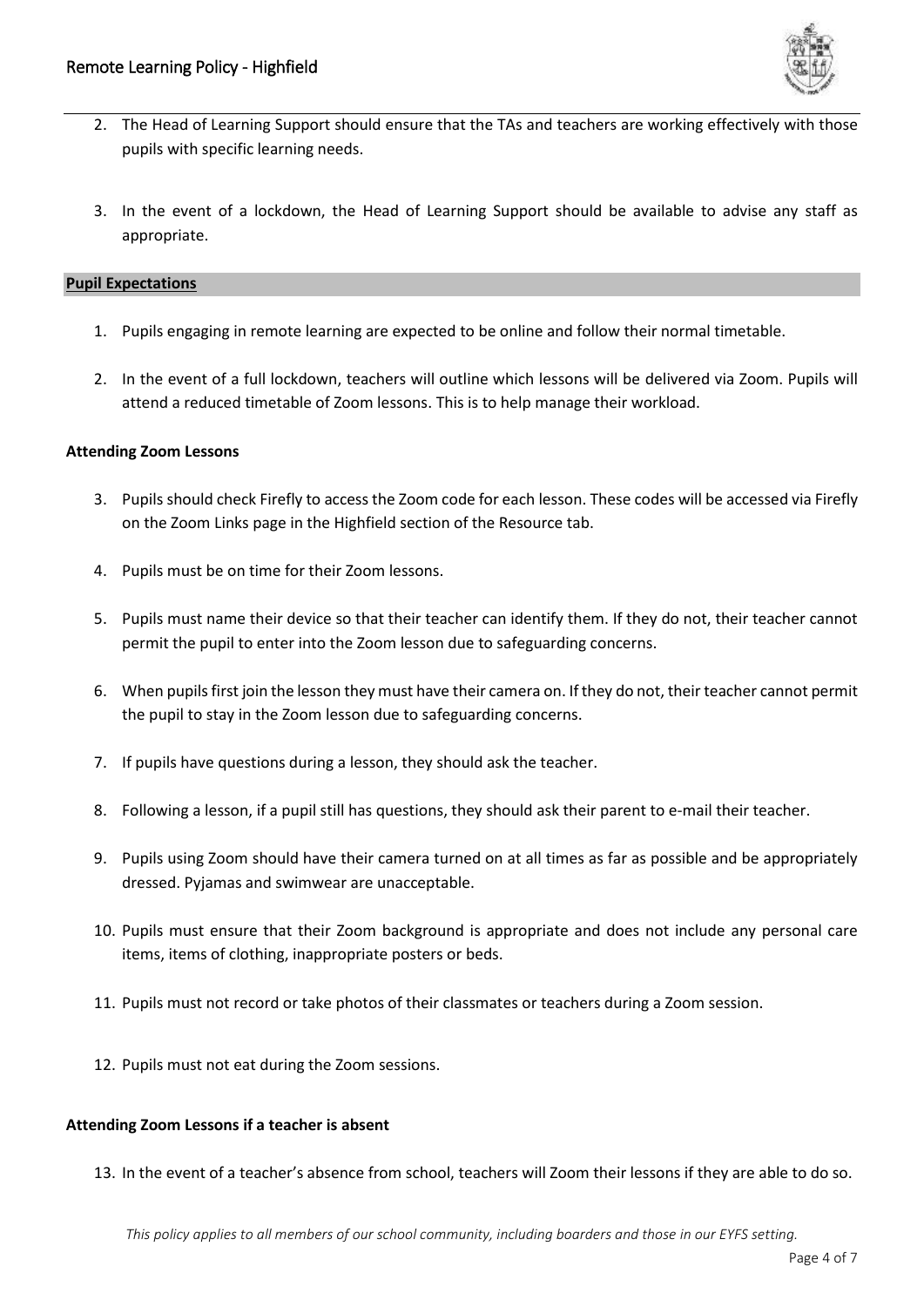

- I. Highfield pupils will remain in their usual classroom.
- II. Not all Highfield classrooms have webcams so a pupil may need to access the other teacher in the year group.

#### **Completing Homework**

- 14. Pupils should check Firefly tasks to check their homework grid.
- 15. Pupils must complete all set work.
- 16. Pupils are expected to upload their work in the format requested by teachers.

## **One-to-one sessions**

17. If a pupil is attending a one-to-one session on Zoom (for example, a music lesson or a form tutor session), they must ensure that there is an adult present in the house for the duration of the session. If an adult is not present in the house, the session cannot take place.

## **Consequences of breach of the above additional rules and expectations**

The expectations set out in this Policy will form part of the School rules. Any breaches of discipline in respect of this Policy may result in appropriate sanctions being applied in accordance with the School's Behavioural Policies.

Whilst the School acknowledges that this is a difficult time for many pupils and that there will be a period of adjustment to the "new normal", the expectations in relation to remote learning are in place for the safety of pupils and for the whole School community.

## **Parents Expectations**

- 1. If your child is self-isolating, parents are requested to emai[l mrs.gravestock@hlc.org.uk](mailto:mrs.gravestock@hlc.org.uk) by 8.00am each day to confirm isolation and whether or not their child is well enough to engage with remote learning (Firefly or Zoom).
- 2. For remote learning, pupils are expected to be online and follow the lessons that have been agreed with the class teacher. Parents are expected to support their children's remote learning.
- 3. Parents should ensure that pupils have an appropriate place to work.
- 4. Parents should ensure that their child's Zoom background is appropriate and does not include any personal care items, items of clothing, inappropriate posters or beds.